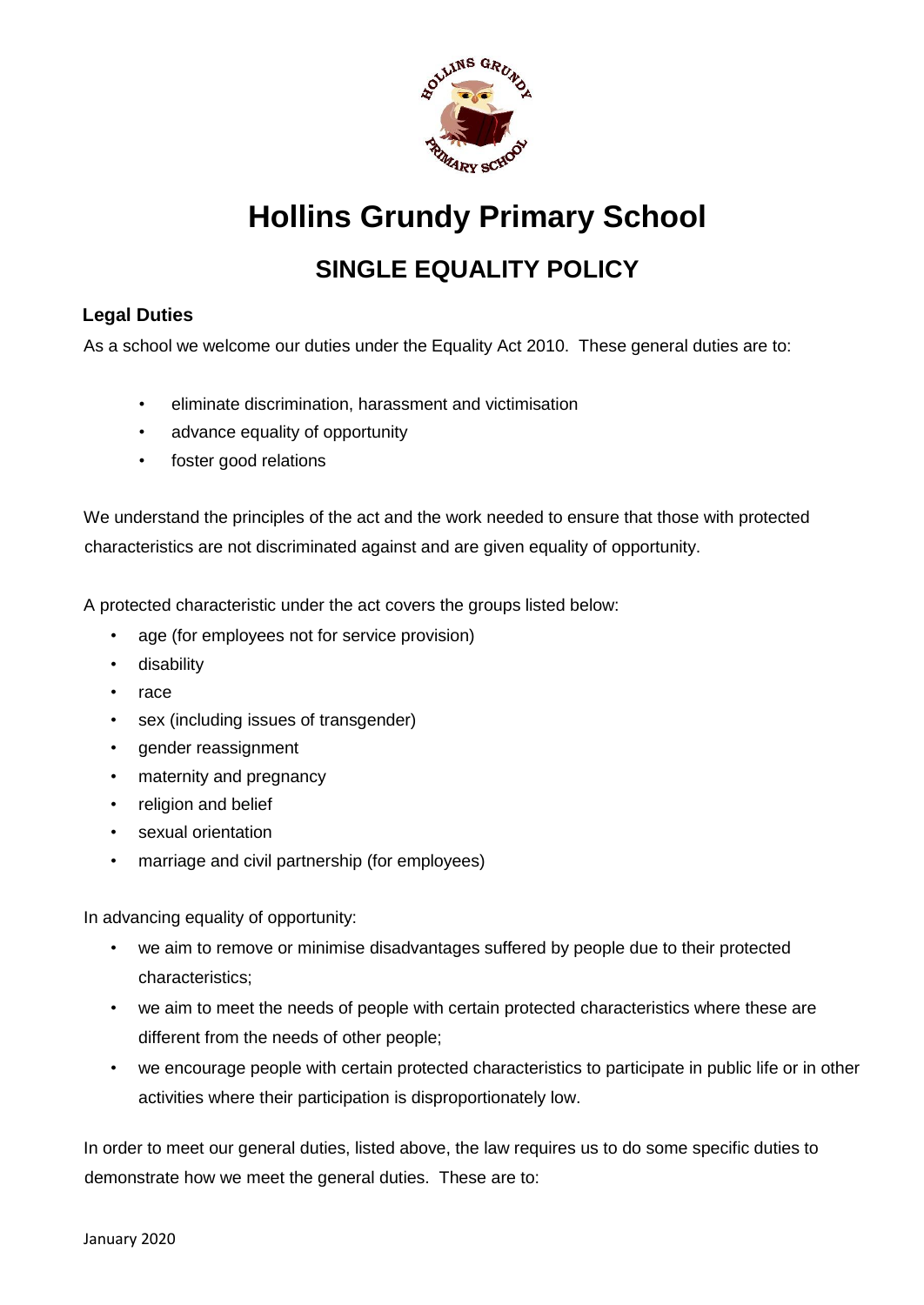- publish equality information to demonstrate compliance with the general duty across its functions (**We will not publish any information that can specifically identify any child)**
- prepare and publish equality objectives

To do this we will collect data related to the protected characteristics above and analyse this data to determine our focus for our equality objectives. The data will be assessed across our core provisions as a school. This will include the following functions:

- admissions
- attendance
- attainment and progress
- exclusions
- prejudice related incidents
- participation

Our objectives will detail how we will ensure equality is applied to the functions listed above. However, where we find evidence that other functions have a significant impact on any particular group, we will include work in this area.

We use evaluation and data collection to inform our decision-making and assess the impact on equality of our decision-making, policies and practices.

We also welcome our duty under the Education Act 2011 to demonstrate how the education we provide meets the needs of the range of pupils at the school.

We recognise that these duties reflect international human rights standards as expressed in the UN Convention on the Rights of the Child, the UN Convention on the Rights of People with Disabilities, and the Human Rights Act 1998.

In fulfilling our legal obligations we will:

- recognise and respect diversity
- foster positive attitudes and relationships, and a shared sense of belonging
- tackle prejudice and promote understanding between people from different groups
- observe good equalities practice, including staff recruitment, retention and development, and procurement
- aim to reduce and remove existing inequalities and barriers
- consult and involve widely
- strive to ensure that the communities within, around and beyond our school will benefit
- follow guidance from Bury Children's Service HR on equality in recruitment, selection and employment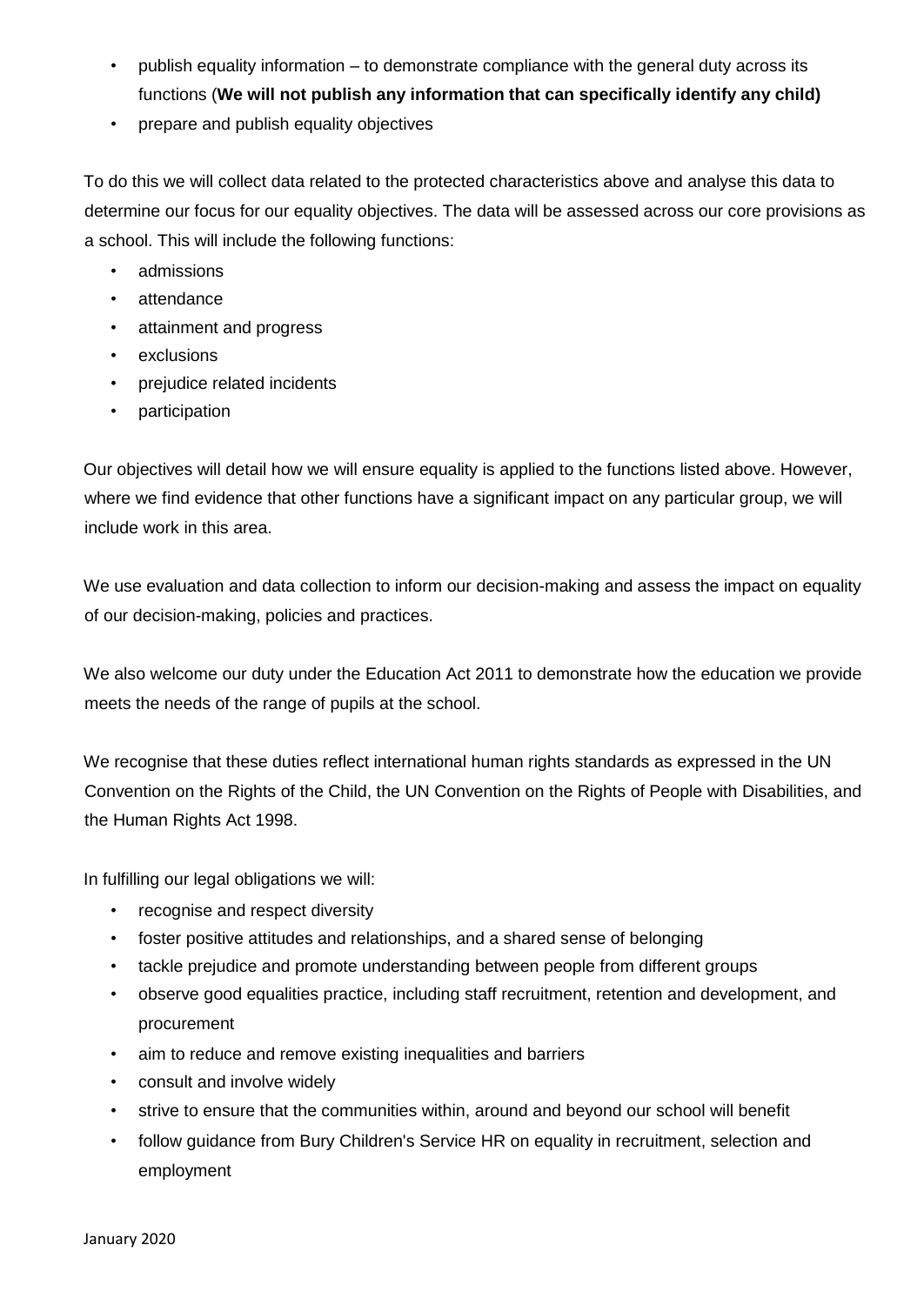• use the school's complaints procedure initially to deal with any complaints under the Equality Act 2010, use the Questions Procedure and, for any complaints not resolved internally, use the local authority complaints procedure.

### **Our Vision:**

Is to be a centre of educational excellence and the natural choice school for our community.

**School Moto:** 'Happiness, Health and Respect for Confident Creative, Learners'

#### **Our Aims:**

- To enable children to reach high academic standards and to instil in them a love of learning.
- To create a happy, caring school where everyone is respected as an individual and learns to respect others.
- To stimulate and challenge children to enable them to become confident creative learners.
- To teach children to value and respect and engage with the community and the environment in which they live.
- To enable children to become healthy, responsible future citizens.

#### **School:**

- To create a stimulating environment which reflects our values and promotes a sense of self-worth in everyone.
- To build strong collaborative partnerships with families and the local community.
- To provide a rich, broad, balanced and creative curriculum that combines excellence in teaching with enjoyment of learning.
- To recognise and plan for all learning styles and interests, whilst ensuring all children have equal access to the curriculum enabling them to reach their full potential.
- To promote life-long learning through high quality continual professional development, effective communication with all stakeholders and by developing a learning culture throughout the school, for all.
- To promote social, cultural, moral and spiritual development, supporting pupils, staff and stakeholders to become confident and responsible members of society.
- To establish an atmosphere in which every child has a positive self-image and where individual achievements are valued by all.
- To include all members of the school community in the process of school improvement and selfevaluation.

## **Addressing Prejudice Related Incidents**

January 2020 This school is opposed to all forms of prejudice and we recognise that children and young people who experience any form of prejudice related discrimination may fare less well in the education system. We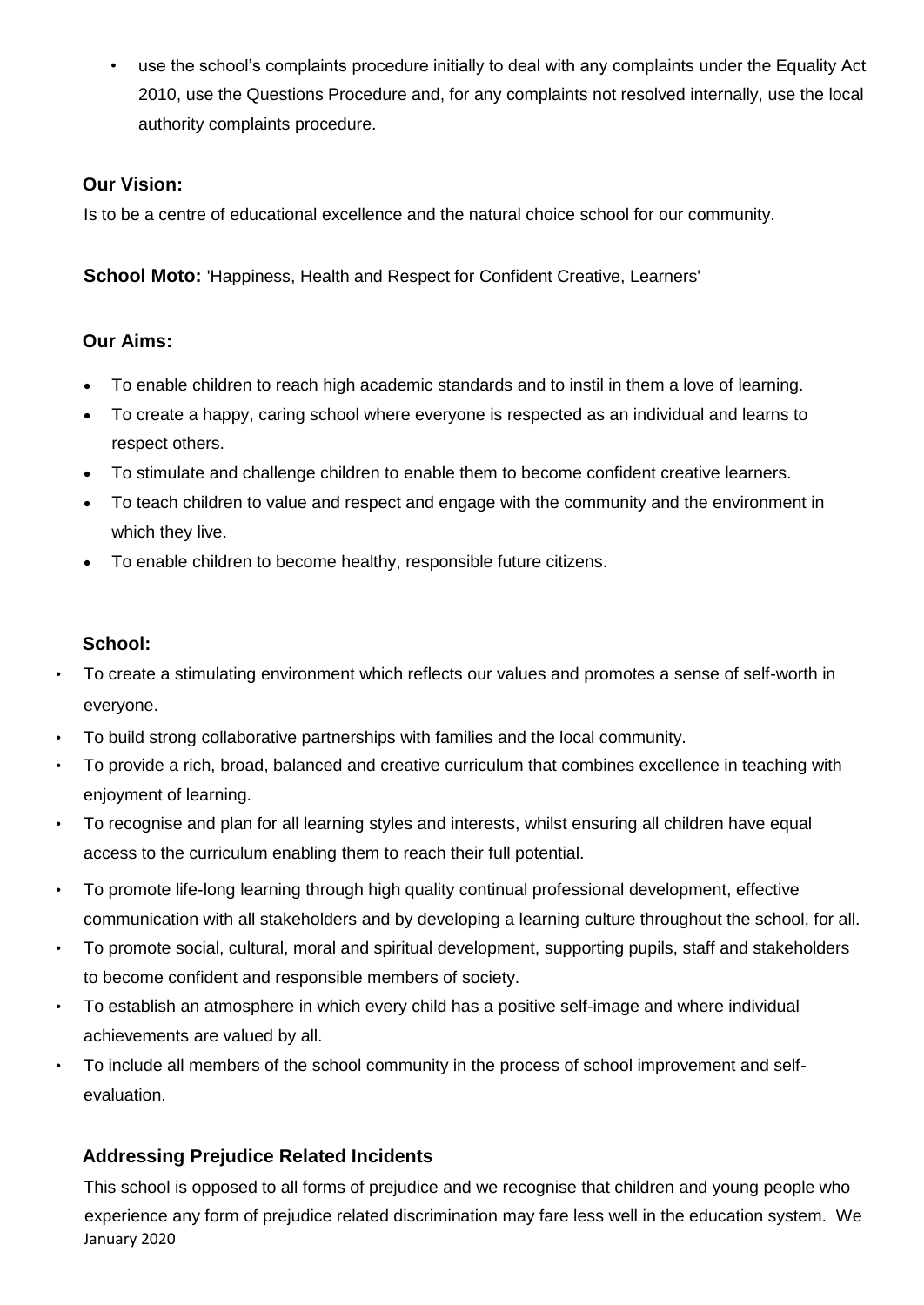provide both our pupils and staff with an awareness of the impact of prejudice in order to reduce the likelihood of any incidents. If incidents occur we address them immediately and report them to the Local Authority using the online reporting system at [http://portal.irisadapt.com](http://portal.irisadapt.com/) .

# **Responsibility**

We believe that promoting equality is the whole school's responsibility:

| <b>School Community</b> | <b>Responsibility</b>                                                                                                                                                                                                                                                                                                                                                                                                                          |
|-------------------------|------------------------------------------------------------------------------------------------------------------------------------------------------------------------------------------------------------------------------------------------------------------------------------------------------------------------------------------------------------------------------------------------------------------------------------------------|
| Governing Body          | Involving and engaging the whole school community in identifying<br>and understanding equality barriers and in the setting of objectives<br>to address these. Monitoring progress towards achieving equality<br>objectives. Publishing data and publishing equality objectives.                                                                                                                                                                |
| Headteacher             | As above including:                                                                                                                                                                                                                                                                                                                                                                                                                            |
|                         | Promoting key messages to staff, parents and pupils about equality<br>and what is expected of them and can be expected from the school<br>in carrying out its day to day duties. Ensuring that all the school<br>community receives adequate training to meet the need of<br>delivering equality, including pupil awareness. Ensuring that all staff<br>are aware of their responsibility to record and report prejudice<br>related incidents. |
| <b>School Community</b> | <b>Responsibility</b>                                                                                                                                                                                                                                                                                                                                                                                                                          |
| Senior Leadership       | Supporting the Head / Principal as above.                                                                                                                                                                                                                                                                                                                                                                                                      |
| Team                    | Ensuring fair treatment and access to services and opportunities.<br>Ensuring that all staff are aware of their responsibility to record and<br>report prejudice related incidents.                                                                                                                                                                                                                                                            |
| <b>Teaching Staff</b>   | Contributing to ensuring the right outcomes for pupils. Upholding<br>the commitment made to pupils and parents/carers on how they<br>can be expected to be treated. Designing and delivering an<br>inclusive curriculum. Ensuring own awareness of the responsibility<br>to record and report prejudice related incidents.                                                                                                                     |
| Non Teaching Staff      | Supporting the school and the governing body in delivering a fair<br>and equitable service to all stakeholders. Upholding the<br>commitment made by the head teacher/principal on how pupils and<br>parents/carers can be expected to be treated. Supporting<br>colleagues within the school community. Ensuring own awareness<br>of the responsibility to record and report prejudice related incidents.                                      |